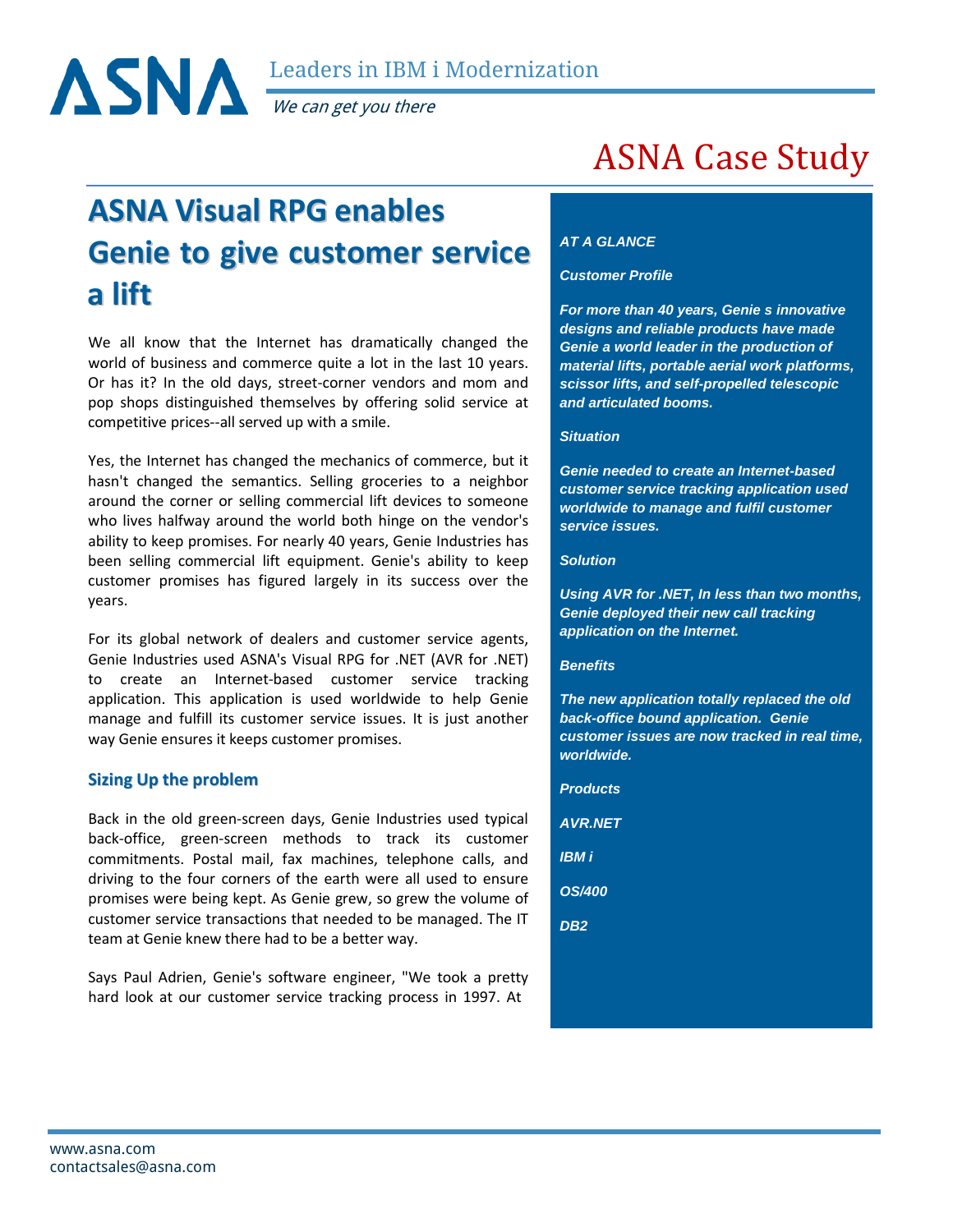

that time, ASNA's Visual RPG Classic [the component object model version of AVR] came to our attention and very quickly seemed like just the tool for us to build a new-generation customer service application. We liked the fact that AVR used the RPG language and preserved everything we knew about file I/O on the AS/400."

After taking one of ASNA's five-day training classes (back in '97), Adrien and a couple of other members of the Genie IT team built a new customer service application. Adrien continues, "That original AVR rewrite was very effective, but it was written to run on local PCs as a native Windows application. It worked well for us for several years, but it was bound to the back office, making it hard for us to use throughout our global network of dealers and representatives. The advent of the Internet as a medium over which to deploy an 'internal' application was very appealing to us. With the maturation of the Internet, it became apparent we needed an Internet-based customer service tracking application."

### **To the Internet**

Adrien and the Genie IT team set out to investigate how to create an Internet-based customer service application. The version of AVR Genie was using did support Internet application development, but the Web application model it used had a pretty steep learning curve.

AVR Classic used Microsoft's COM-based Application Server Pages (ASP). That Web development model, while very effective, is rather complex *syntax AVR for .NET uses. While it*  and doesn't lend itself well to separating business logic from the Web *retains the core capabilities of RPG,*  user interface. In 2003, ASNA introduced Visual RPG for .NET. That *ASNA has made RPG a first-class,*  product changed the Internet equation for Genie.

Adrien explains, "By 2003 or so, we had acquired a very competent Web developer who was familiar with the ASP model. He dabbled with the *ASNA's RPG syntax very quickly--as did*  AVR and ASP pages, but progress was slow and hard in coming. About **our Visual Basic team members,**" that time, ASNA introduced Visual RPG for .NET. When we learned that AVR for .NET intrinsically supports Microsoft's ASP.NET Web<sup>Paul Adrien, Genie's software engineer</sup> development model, we were very excited. We knew the ASP.NET model made Web application development much easier and required lots less code than the old Web development model. We also knew that it worked with our business data on our AS/400s and our existing Windows 2000 Web servers."

It was time for the Genie IT team to go back to school. Adrien and several members of the Genie IT team came back to ASNA's San Antonio-based training center in the fall of 2003 and took ASNA's five-day class for AVR for .NET. They learned the basics of AVR for .NET as well as the basics of Microsoft's .NET framework. Most of what they had already learned from the previous release of AVR applied, and it didn't take long for the Genie team to get up to speed with AVR for .NET. Like the Classic version of AVR, AVR for .NET retained the basic semantics of RPG but added lots of additional capabilities.

Genie is blessed with an IT team with a disparate set of skills. Programmers with long-time RPG and iSeries skills, Web development skills, and PC development skills all comprise the Genie IT team. AVR for .NET, with its unique blend of capabilities for all three of those environments, was the perfect stamping grounds for Genie's IT team.

*"I'm especially happy with the RPG expressive language. I'm a long-time RPG green-screen coder, and I learned*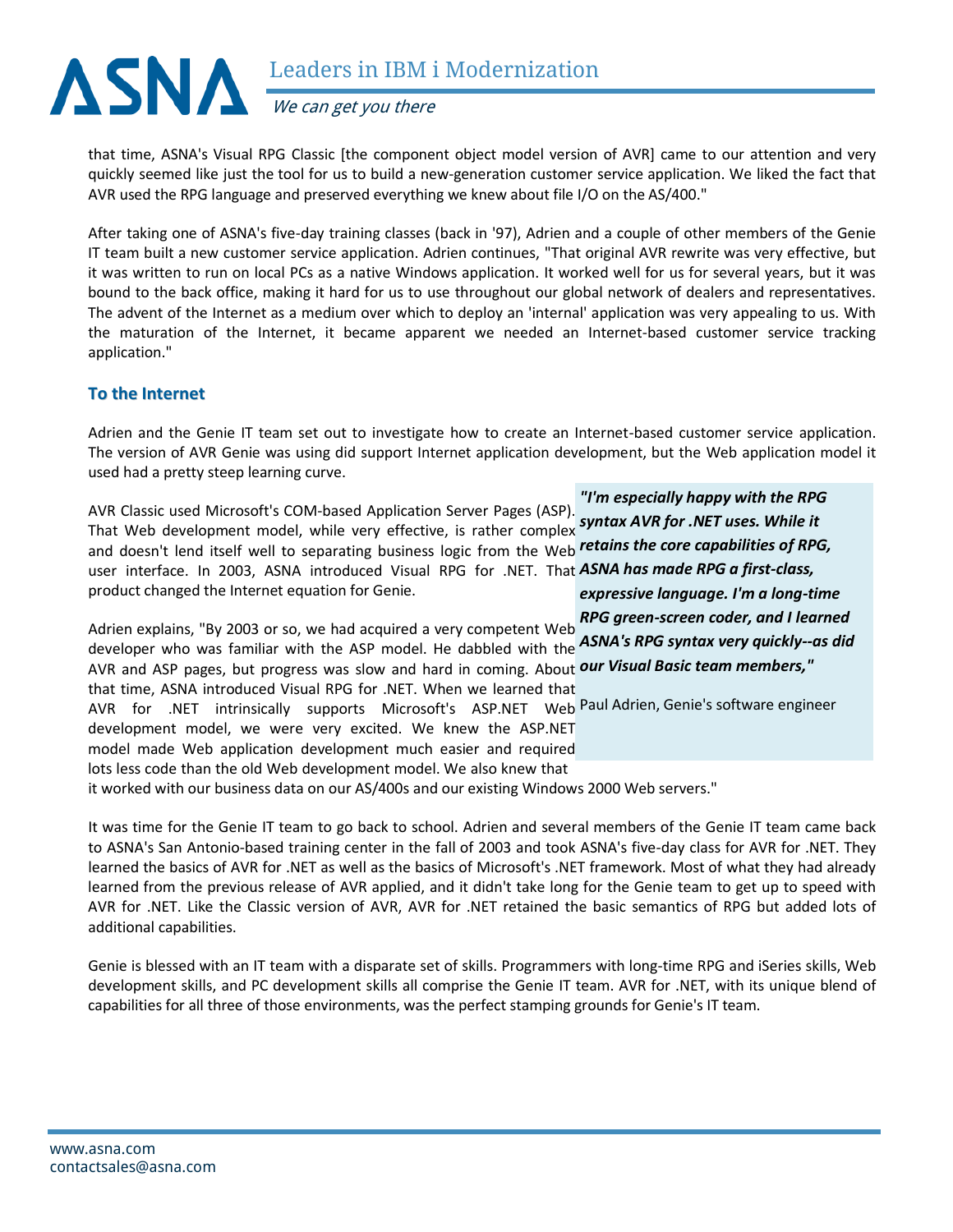

We can get you there

"I'm especially happy with the RPG syntax AVR for .NET uses. While it retains the core capabilities of RPG, ASNA has made RPG a first-class, expressive language. I'm a long-time RPG green-screen coder, and I learned ASNA's RPG syntax very quickly--as did our Visual Basic team members," says Adrien. "We were all very productive very quickly with AVR for .NET. And, beyond what ASNA has done with RPG, we quickly learned that AVR for .NET's ASP.NET implementation makes building Web applications orders of magnitude faster and easier than the old ASP model."

# **Up and Running**

With a little AVR for .NET knowledge under his belt, Adrien set out to build the Internet-based customer service application. Knowing only a little about Web development, Adrien leaned heavily on Genie's Dave Wendleton for help. Wendleton is one of Genie's Web experts and was a member of the Genie team who attended the AVR for .NET class. Adrien credits Wendleton with lots of the success of the project.

"Just after completing ASNA's AVR for .NET class, I got started on Genie's new Web-based customer service application. We were very early users of ASNA's AVR for .NET, and I had a couple of frustrating issues finding examples of the kinds of problems I set out to solve. [Since Adrien's project last fall, ASNA has substantially revised and updated AVR for .NET's examples and Help system.] However, once I got over a few initial hurdles, the project progressed nicely," reports Adrien. "In less than a month, I hammered out the basic shell of the new Genie Web application. This was my first attempt at creating a Web application. I'm

a long-time AS/400 RPG programmer and didn't have any trouble with *"Genie management was very*  ASNA's RPG dialect in Visual RPG for .NET. I had some tough, Web-*impressed with our AVR for .NET*  related technical issues as I built the Web app, but with Dave Wendleton's already-extensive Web development background and *solution.* ASNA's technical support, it surprised me how quickly I got productive." Paul Adrien, Genie's software engineer

In less than two months, Adrien deployed his new AVR for .NET call tracking application on the Internet. The new application totally

replaces the old back-office bound application. Genie customer issues are now tracked in real time, worldwide.

For Genie, the answer to its Web application problems was obvious: ASNA's Visual RPG for .NET. Its use of RPG, its ability to connect effectively to the AS/400, and ASNA's quality tech support and great training programs all made Visual RPG for .NET an obvious decision for Adrien and the IT team at Genie.

Explains Adrien, "Genie management was very impressed with our AVR for .NET solution. Now, whether a reported problem is up the hill in one of our manufacturing plants or around the globe in Bangladesh, our global service staff is going to know about it and respond to it immediately. And this first app just barely scratches the surface of possibilities for Genie. We already have another team using Visual RPG for .NET to create a Web-based order entry system for everything that Genie sells.

# **About ASNA**

ASNA, provides comprehensive and flexible solutions for modernizing IBM i applications to the Microsoft .NET platform. ASNA enables companies to integrate and extend their solutions to .NET, the Web and beyond, while preserving investments in IT and human resources. ASNA solutions are distributed worldwide and used by more than a million end users.